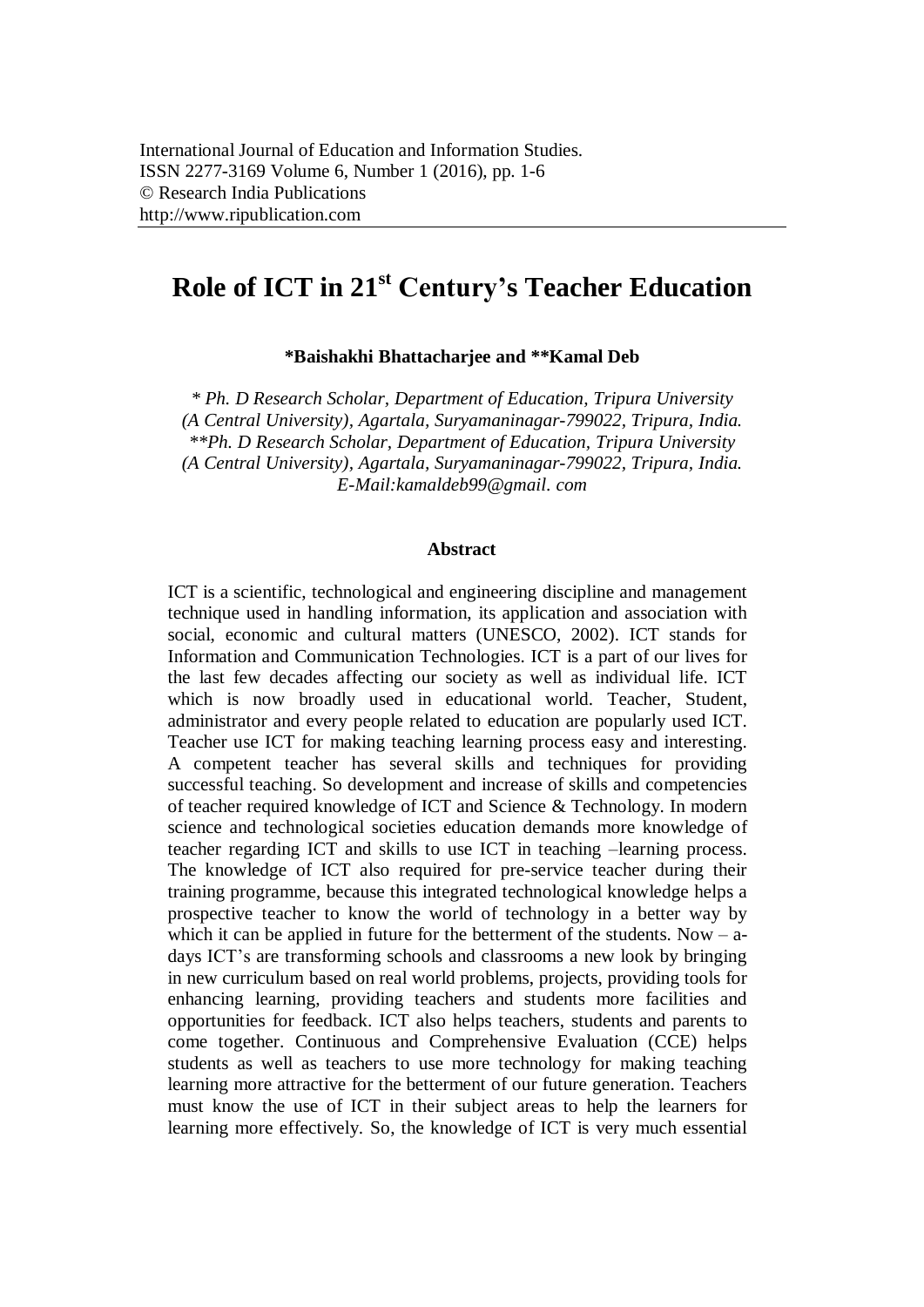for the both prospective teachers as well as in-service teachers also. This will help teachers to know integrated technology with classroom teaching. This paper discussed about the role of ICT in  $21<sup>st</sup>$  Century's teacher education.

**Keywords:** ICT, technology, pre-service, in –service, student teacher, teacher training.

#### **Introduction:-**

Today's age of  $21<sup>st</sup>$  Century and it is also the age of information and technology (IT). Every aspects of life are related to science and technology. Huge flow of information is emerging in all fields throughout the world. Now information and technology is popularly using in educational field for making teaching learning process successful and interesting for students and teacher both. In 1998, UNESCO World Education report refers about student and teachers must have sufficient access to improve digital technology and the internet in their classroom, schools, teacher educational institutions. Teachers must have the knowledge and skills to use new digital tools to help all students achieve high academic standard. The quality of professional development of teacher education depends on the extent of ICT integration in teacher education programme. According to UNESCO (2002) "ICT is a scientific, technological and engineering discipline and management technique used in handling information, its application and association with social, economic and cultural matters".

Teachers are at the core of any living society. Technologies play an important role in training programme of teachers. Students" accesses knowledge and information through TV, digital media, cable network, internet and social media i. e. Facebook, Twitter, Whatsapp, Linkedinn, Igo, Line, Wechat etc. ICT is very important for Preservice teacher education programme in the  $21<sup>st</sup>$  Century. Without proper knowledge of ICT teacher cannot perform in his/her class room and it could not be said to be a complete one.

#### **Need and Significance of the study:-**

The scenario of the classroom is changing. There is a technological gap between the progress of the society and instructional activities of the teacher in the classroom. If we see in our society on the one hand technology has revolutionized our society and on the other hand the teaching learning activities at school level have remained so far away from technology. In our classroom the knowledge is imparted by the teacher in an ancient way, a teacher centric mode which is most of the time boring and not to gain interest to the student. But present  $21<sup>st</sup>$  Century's education is student centric education. Students learn from multi sources and for this reason use of ICT & Multimedia is very much essential in educational field and simultaneously teacher's knowledge of ICT and Multimedia also required. So present study has great need and significance because this study shows roles of ICT teachers' education.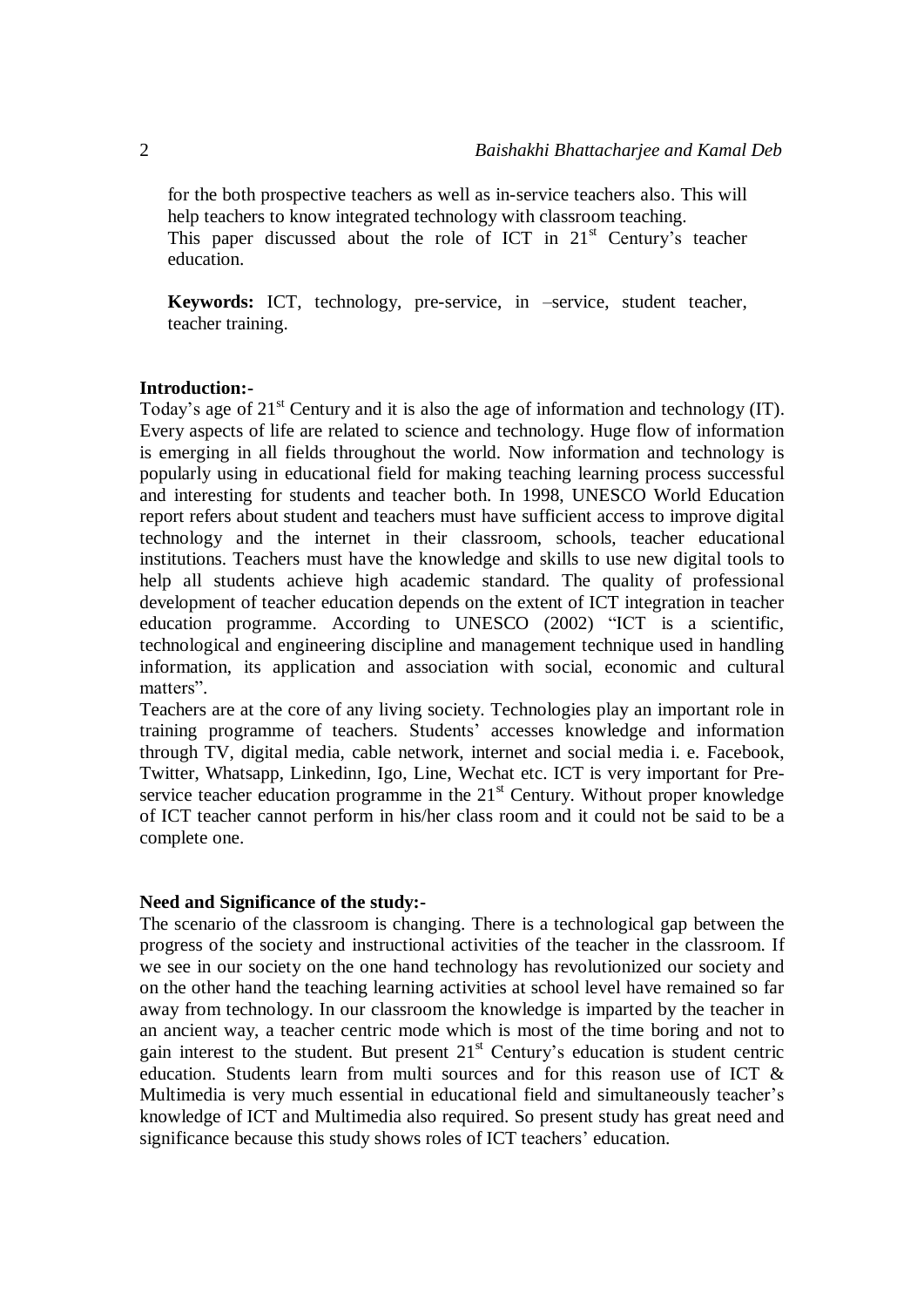#### **Objective of the study:-**

The objective of the present study is  $-$ To find out the roles of ICT in 21<sup>st</sup> Century's Teacher Education.

#### **Methodology:-**

This present study is based on secondary sources like books, Articles, Journals, Thesis, University News, Expert opinion and websites etc. The method used is Descriptive Analytic method.

#### **Why do we use ICT in teacher Education?**

The classroom is now changing its look from the traditional one i. e. from one way to two way communication. Now teachers as well as students participate in classroom discussion. Now Education is based on child centric education. So the teacher should prepare to cope up with different technology for using them in the classroom for making teaching learning interested. For effective implementation of certain studentcentric methodologies such as project-based learning which puts the students in the role of active researches and technology becomes the appropriate tool. ICT has enabled better and swifter communication; presentation of ideas more effective and relevant way. It is an effective tool for information acquiring-thus students are encouraged to look for information from multiple sources and they are now more informed then before. So for this reason ICT is very much necessary for Teacher Education.

#### **Recent Trends in Teacher Education:-**

Based on various changing needs of our society now emphasis is also given to the various educational theory and educational practices. According to these theories and practices changes are also undergo in teacher education also. It is natural that teacher education must include new technology. Teachers should also know the right attitudes and values, besides being proficient in skills related to teaching. As we know the minimum requirement of any training programme is that it should help the trainee to acquire the basic skills and competencies of a good teacher. Now-a-days new trends in teacher education are Inter-disciplinary Approach, Correspondence courses, orientation courses etc. Simulated Teaching, Micro Teaching, Programmed Instruction, Team Teaching are also used in teacher education. Now-a-day Action Research also implemented in Teacher Education. ICT acts as the gateway to the world of information and helps teachers to be updated. It creates awareness of innovative trends in instructional methodologies, evaluation mechanism etc. for professional development.

#### **Different Strategies for applying ICT in Teacher Education**:-

- i) Providing adequate infrastructure and technical support.
- ii) Applying ICT in all subjects.
- iii) Applying new Pre-service teacher Education curriculum.
- iv) By using application software, using multimedia, Internet e-mail, communities, understanding system software.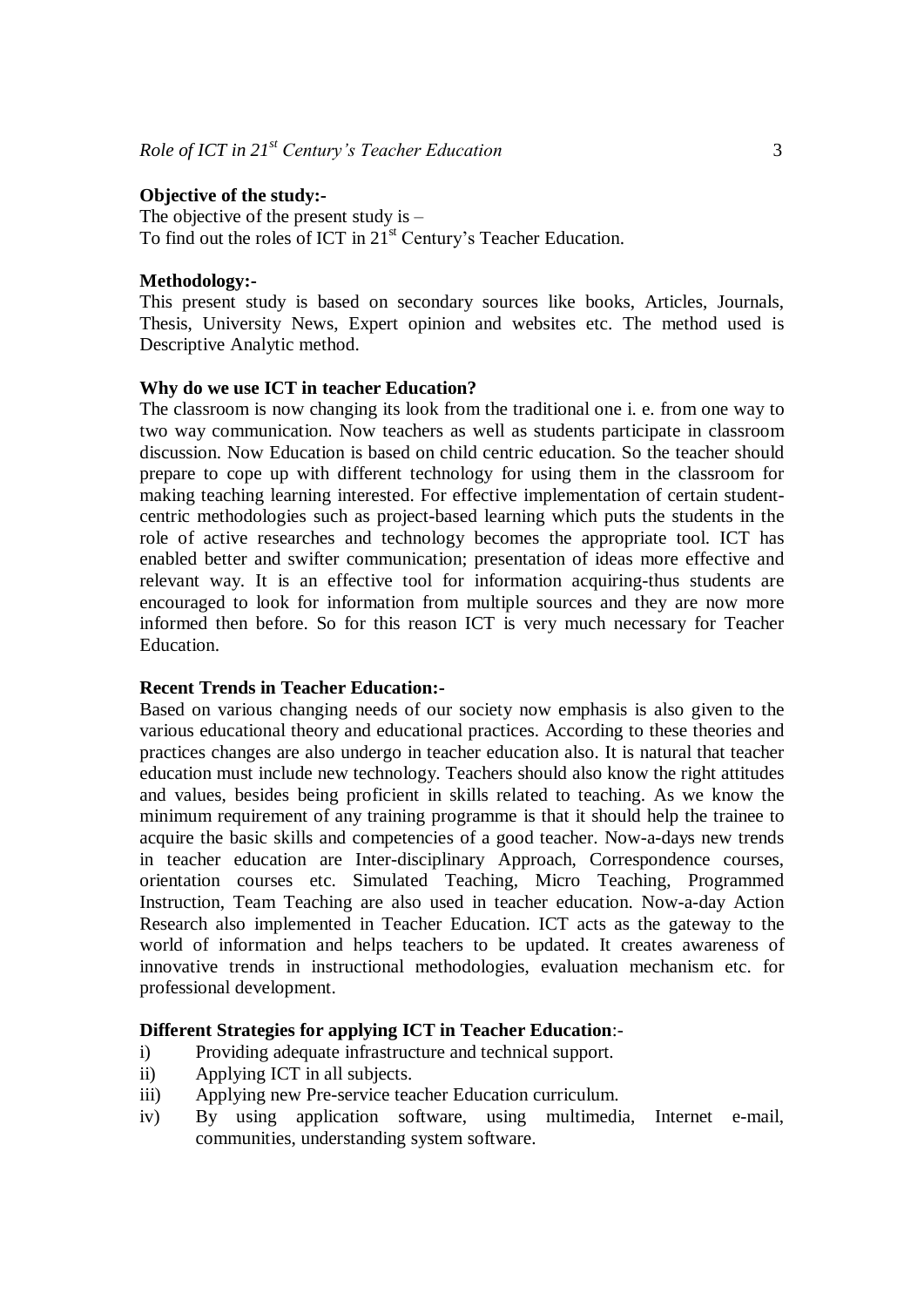# **Role of ICT in 21st Century's Teacher Education:-**

- ICT helps teachers in both pre-service and in-Service teachers training.
- ICT helps teachers to interact with students.  $\bullet$
- It helps them in preparation their teaching, provide feedback.  $\bullet$
- ICT also helps teachers to access with institutions and Universities, NCERT, NAAC NCTE and UGC etc.
- It also helps in effective use of ICT software and hardware for teaching learning process.
- It helps in improve Teaching skill, helps in innovative Teaching.
- $\bullet$ It helps in effectiveness of classroom.
- It also helps in improving professional Development and Educational management as well as enhances Active Learning of teacher Trainees.
- It is now replacing the ancient technology. As we know now-a day"s students are always have competitive mind. So teacher must have the knowledge of the subject. This can be done through ICT.
- ICT helps teachers in preparation for teaching. In order to introduce ICT in pre-service teacher education different methods and strategies are applied. Different tools are used such as word processing, Database, Spreadsheet etc. Various technology based plans are used to help the teachers for their practice teaching.
- ICT prepares teacher for the use of their skills in the real classroom situation and also make students for their future occupation and social life.
- ICT used as an "assisting tool" for example while making assignments, communicating, collecting data & documentation, and conducting research. Typically, ICT is used independently from the subject matter.
- ICT as a medium for teaching and learning. It is a tool for teaching and learning itself, the medium through which teachers can teach and learners can learn. It appears in many different forms, such as drill and practice exercises, in simulations and educational networks.
- ICT as a popular tool for organisation and management in Institutions.
- Teachers must provide technological support to learn using motion picture, animation, simulation training which helped student teachers to give model presentation. If the teacher is highly equipped with technology, the student will also be equipped with technology.
- It removes the traditional method of teaching and prepare teacher to apply modern method of teaching.
- ICT is plays an important role in student evaluation.
- ICT is store house of educational institution because all educational information can safely store through ICT.
- ICT helps Teacher to communicate properly with their students. So ICT bridge the gap between teacher and students.
- ICT helps Teacher to pass information to students within a very little time.
- ICT helps Teacher to design educational environment.  $\bullet$
- ICT helps Teacher to identify creative child in educational institute.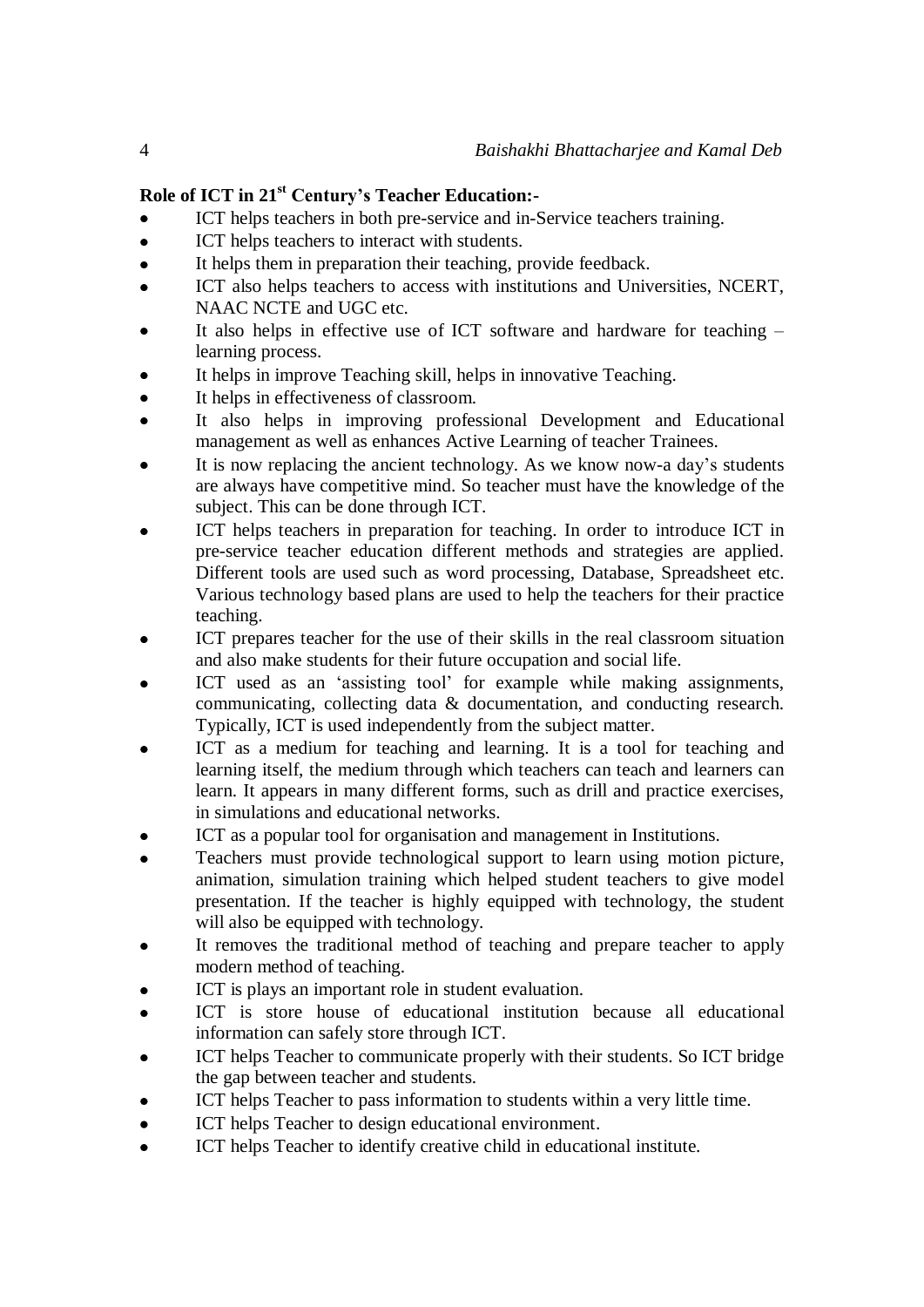- ICT helps Teacher to motivate students and growing interest in learning.  $\bullet$
- ICT helps Teacher for organizational preconditions (vision, policy and  $\bullet$ culture).
- It is also helps Teacher for their personnel support (knowledge, attitude, skills).
- ICT helpful for technical preconditions (infrastructure).
- ICT helpful for designed learning situations which are needed for both vocational education and the training of future teachers (in the teacher training institutes).
- Teacher training institutes can develop their curriculum using ICT.
- With the help of ICT Teacher training institutes can develop communication network.
- Teachers learn most from their own networks (learning from others) with the help of ICT.

## **Conclusion:-**

Teaching occupies an honorable position in the society. ICT helps the teacher to update the new knowledge, skills to use the new digital tools and resources. By using and acquire the knowledge of ICT, student teacher will become effective teachers. ICT is one of the major factors for producing the rapid changes in our society. It can change the nature of education and roles of students and teacher in teaching learning process.

Teachers in India now started using technology in the class room. Laptops, LCD projector, Desktop, EDUCOM, Smart classes, Memory sticks are becoming the common media for teacher education institutions.

So we should use information & communication Technology in Teacher Education in 21<sup>st</sup> Century as because now teachers only can create a bright future for students.

## **References:-**

- 1. Chauhan, S. S. (1992). Innovations in Teaching and Learning process. New Delhi: Vikas Publication House Pvt. Ltd.
- 2. Dash, K. M. (2009) ICT in Teacher Development, Neelkamal Publication Pvt. Ltd. Educational Publishers, New Delhi.
- 3. UNESCO (2002). Information and Communication Technologies in Teacher Education, A Planning Guide. Paris: UNESCO.
- 4. NCTE (2002). ICT initiatives of the NCTE Discussion Document. New Delhi : National Council For Teacher Education.
- 5. Dahiya, S. S. (2005). ICT-Enabled Teacher Educator, University News, 43 page 109-114 May 2-8.
- 6. Bharadwaj, A. P. (2005). "Assuring Quality in Teacher Education", University News, Vol. 43. No. 18.